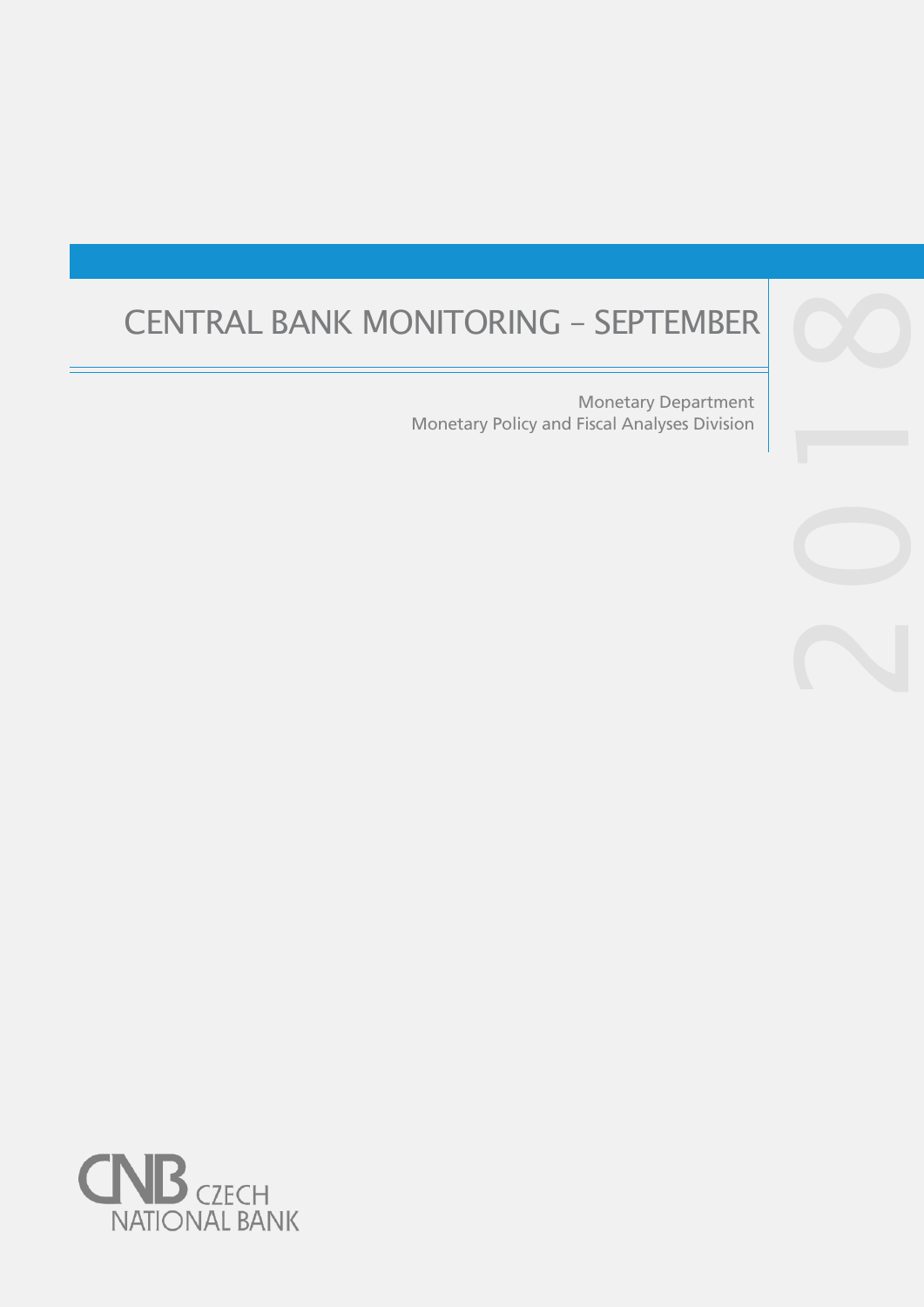#### **IN THIS ISSUE**

*Inflation is close to the inflation targets in most of the economies we monitor, and economic growth is showing solid rates. Some economies are already operating above their potential. The labour markets of most countries are showing historically low unemployment rates and the pace of wage growth is quite brisk. Central banks' policy rates remain generally low, still giving their economies a monetary policy stimulus. Only the Bank of England and the Bank of Canada have raised their interest rates. However, many of the other central banks monitored can be expected to increase their rates in the coming months. The Riksbank expects its first policy rate hike to come in either December this year or February next year, while the ECB is indicating October 2019. At both these banks, a full exit from unconventional monetary policy instruments and the related start of monetary policy normalisation can probably be expected at the end of this year.* Spotlight *focuses on the communication of monetary policy decisions and dissenting opinions at central banks. In our* Selected speech*, Bank of England Deputy Governor Ben Broadbent looks back at the quantitative easing undertaken by the BoE and describes its principles.*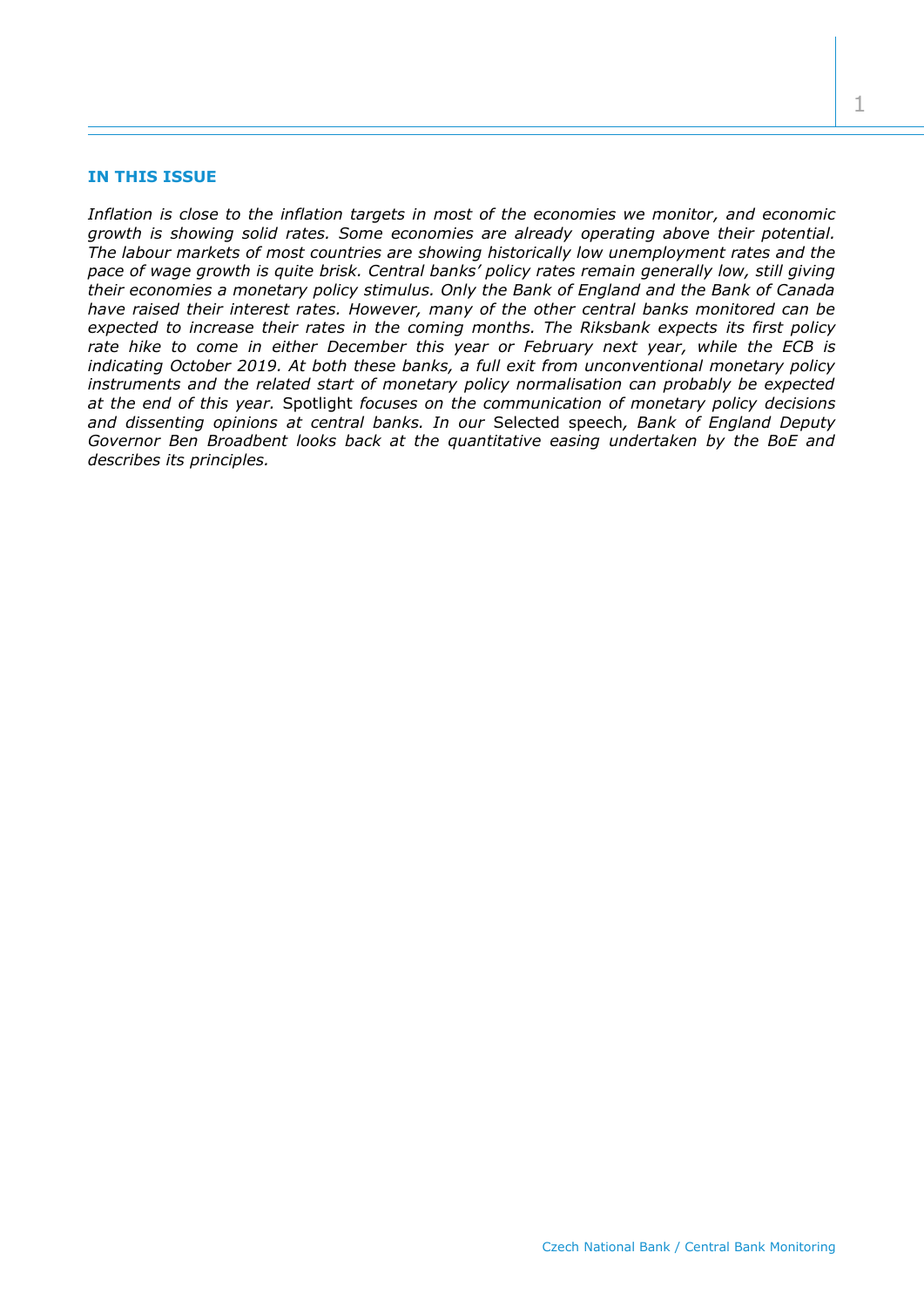# **1. LATEST MONETARY POLICY DEVELOPMENTS AT SELECTED CENTRAL BANKS**

#### **Key central banks of the Euro-Atlantic area**

|                                                | Euro area (ECB)                                        | USA (Fed)                                   | <b>United Kingdom (BoE)</b>                       |  |
|------------------------------------------------|--------------------------------------------------------|---------------------------------------------|---------------------------------------------------|--|
| <b>Inflation target</b>                        | $< 2\%$ <sup>1</sup>                                   | $2%^{2}$                                    | 2%                                                |  |
| <b>MP</b> meetings<br>(rate changes)           | 26 Jul (0.00)<br>13 Sep (0.00)                         | 31 Jul-1 Aug (0.00)                         | 21 Jun (0.00)<br>2 Aug $(+0.25)$<br>13 Sep (0.00) |  |
| <b>Current basic rate</b>                      | $0.00\%$ ; -0.40% <sup>3</sup>                         | $1.75 - 2.00\%$                             | 0.75%                                             |  |
| <b>Latest inflation</b>                        | 2% (Aug $2018$ ) <sup>4</sup>                          | 3% (Jul 2018)                               | 2.5% (Jul 2018)                                   |  |
| <b>Expected MP</b><br>meetings                 | 25 Oct<br>13 Dec                                       | $25 - 26$ Sep <sup>5</sup><br>$7 - 8$ Nov   | 1 Nov<br>20 Dec                                   |  |
| <b>Other expected</b><br>events                | 13 Dec: publication of<br>Eurosystem staff projections | 24 Oct: publication of Beige<br><b>Book</b> | 1 Nov: publication of<br>Monetary Policy Summary  |  |
| <b>Expected rate</b><br>movements <sup>6</sup> |                                                        |                                             |                                                   |  |

<sup>1</sup> ECB definition of price stability "below but close to 2%"; <sup>2</sup> January 2012 definition of inflation target; <sup>3</sup> deposit rate; 4 flash estimate; <sup>5</sup> meeting associated with summary of FOMC economic forecasts and press conference given by FOMC Chair; <sup>6</sup> direction of expected change in rates in next three months taken from Consensus Forecasts.



The **ECB** kept its policy rates unchanged and expects them to remain at their present levels until at least the end of summer 2019. The market expects the first increase to come in October 2019. The ECB confirmed that the asset purchase programme will run at the current monthly pace of €30 billion at least until the end of September 2018. After that, subject to the current economic situation, the purchases will be reduced to  $E15$  billion a month until the end of December 2018 and will then end. However, the reinvestment of principal payments from maturing securities will be maintained. The GDP growth outlooks for this year and the next were reduced slightly in September compared with the July forecast – from 2.1% to 2.0% for 2018 and from 1.9% to 1.8% for 2019. The outlook for 2020 (1.7%) is unchanged. The inflation outlook was left at 1.7% for 2018, 2019 and 2020.

The **Fed** kept the target range of its key interest rate unchanged at 1.75%–2.00% in late July and early August, in line with market expectations. According to the financial market consensus, the rate can be expected to increase by 0.25 pp at the September meeting and then to rise gradually further. Economic growth is rising at a solid rate. The FOMC expects GDP to grow by 2.8% this year and 2.4% in 2019 [\(June forecast,](https://www.federalreserve.gov/monetarypolicy/files/fomcprojtabl20180613.pdf) median). The labour market will strengthen further. The unemployment rate outlook for the next three years is below 4%, although the unemployment rate rose to 4% in June. Inflation is expected to slightly exceed 2% in the years ahead.

The **BoE** raised its key interest rate by 0.25 pp to 0.75% in August and left it at that level in September. It maintained the stock of government and corporate bond purchases at GBP 435 billion and GBP 10 billion respectively. The latest data from the real economy confirm that the GDP growth slowdown recorded in Q1 was temporary and growth picked up in Q2. The labour market remains tight and nominal unit labour cost growth accelerated. According to the BoE forecast, GDP will rise by 1.75% per year on average in the years ahead. At the same time, the forecast assumes moderate growth in interest rates over the next three years.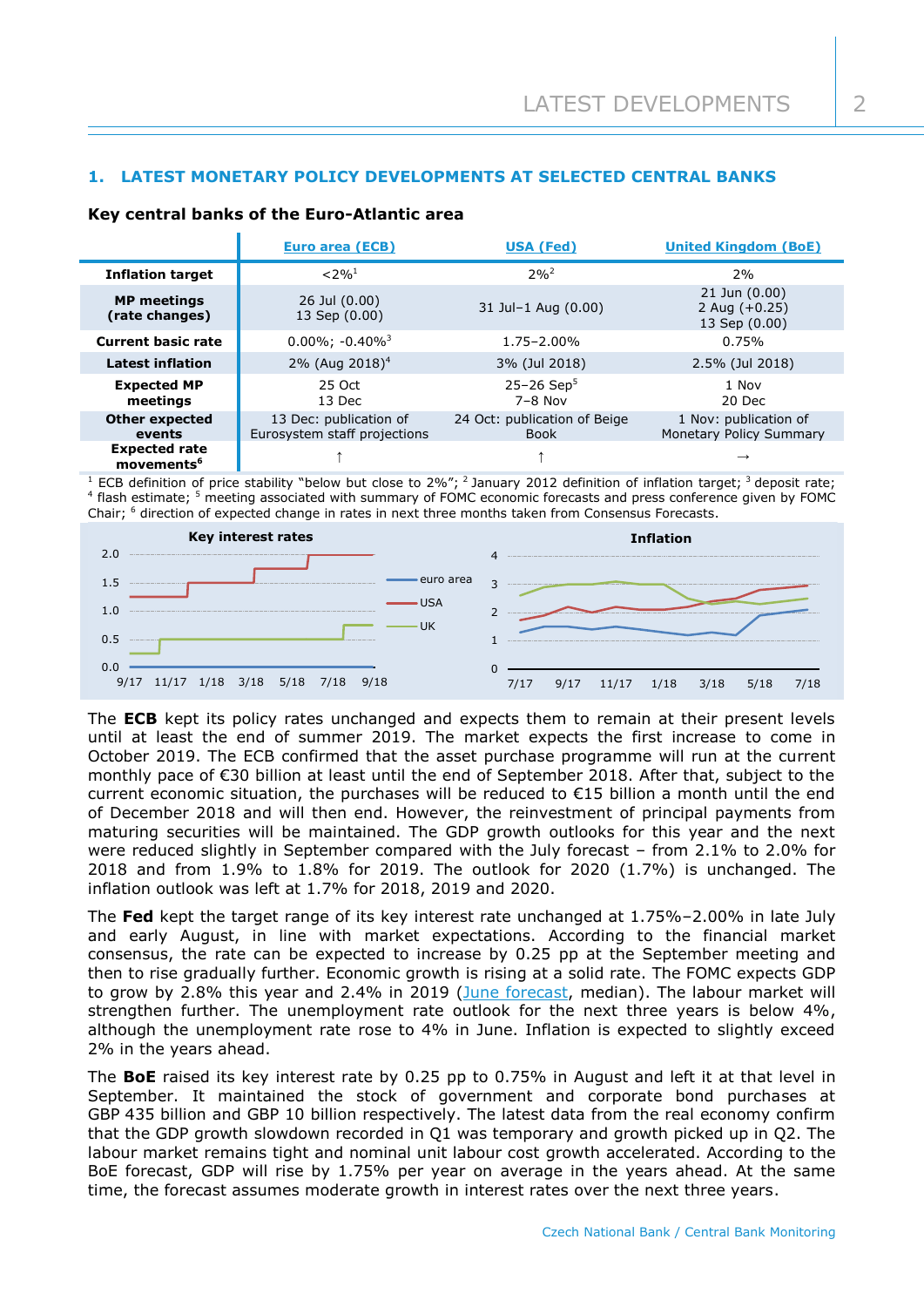|                                                   | <b>Sweden (Riksbank)</b>                         | <b>Hungary (MNB)</b>                            | <b>Poland (NBP)</b>                        |  |
|---------------------------------------------------|--------------------------------------------------|-------------------------------------------------|--------------------------------------------|--|
| <b>Inflation target</b>                           | $2%^{3}$                                         | 3%                                              | 2.5%                                       |  |
| <b>MP</b> meetings<br>(rate changes)              | 3 Jul (0.00)<br>5 Sep (0.00)                     | 19 Jun (0.00)<br>24 Jul (0.00)<br>21 Aug (0.00) | $10-11$ Jul $(0.00)$<br>$4-5$ Sep $(0.00)$ |  |
| <b>Current basic rate</b>                         | $-0.50\%$ ; $-1.25\%$ <sup>2</sup>               | $0.9\%$ ; $-0.15\%$ <sup>2</sup>                | 1.50%                                      |  |
| <b>Latest inflation</b>                           | 2.2% (Jul 2018)                                  | 3.4% (Jul 2018)                                 | 2% (Aug 2018)                              |  |
| <b>Expected MP</b><br>meetings                    | 23 Oct<br>19 Dec                                 | 18 Sep<br>16 Oct<br>20 Nov                      | $2-3$ Oct<br>$6 - 7$ Nov<br>$4-5$ Dec      |  |
| <b>Other expected</b><br>events                   | 24 Oct: publication of<br>Monetary Policy Report | 18 Sep: publication of<br>Inflation Report      | 12 Nov: publication of<br>Inflation Report |  |
| <b>Expected rate</b><br>$move$ ments <sup>1</sup> | $\rightarrow$                                    |                                                 |                                            |  |

## **Selected central banks of inflation-targeting EU countries**

Direction of expected change in rates in next three months taken from Consensus Forecast survey; <sup>2</sup> deposit rate; <sup>3</sup> CPIF – consumer price index including fixed interest rate.



The **Riksbank** left its policy rate at -0.5% and expects it to go up by 0.25 pp in December this year or in February 2019. It is continuing to reinvest redemptions and coupon payments in the market. The volume of bonds purchased amounted cumulatively to more than SEK 330 billion in May. Inflationary pressures are still moderate. Inflation increased to 2%, largely due to rapidly rising energy prices. The Riksbank slightly raised its CPIF outlook for 2018 to 2.2% in its July forecast. According to the forecast, inflation will be at 2.1% and 1.9% in 2019 and 2020 respectively. The Riksbank raised its GDP growth forecast for this year from 2.5% to 2.9% and expects growth of 2.0% next year and 2.1% for 2020. It expects unemployment of between 6.2% and 6.4% over the next three years.

The **MNB** maintained its base rate at 0.9% and its deposit rate at -0.15%. It expects inflation to increase over the medium term due to growth in domestic demand and wages. The Hungarian economy grew by 4.6% in Q2 and is expected to maintain this pace this year; the economy will grow by 4.4% overall in 2018. GDP growth will slow from 2019. Employment is at historical highs and unemployment is still falling. Lending to firms continued to expand at a fast pace of around 12% in Q2 and lending to SMEs even by 16%. According to the MNB, this is due mainly to its previous support programmes. Growth in loans to households (mostly mortgages) was 4.1%. Mortgage bond purchases through the central bank's programme encouraged new primary issues.

The **NBP** left its interest rate unchanged at 1.5% over the past three months. According to a preliminary estimate, the Polish economy maintained its high growth (5.1%) in 2018 Q2. The GDP growth is being driven mainly by strong consumer demand, fuelled by increasing employment and wages. Net exports also contributed significantly to growth in Q2. Despite this, consumer inflation remains moderate. According to the July forecast, the NBP expects GDP growth of 4.6% this year, 3.8% in 2019 and 3.5% in 2020. Assuming a constant 3M WIBOR of 1.72%, the NBP expects inflation of 1.8% in 2018, rising to 2.7% in 2019 and 2.9% in 2020.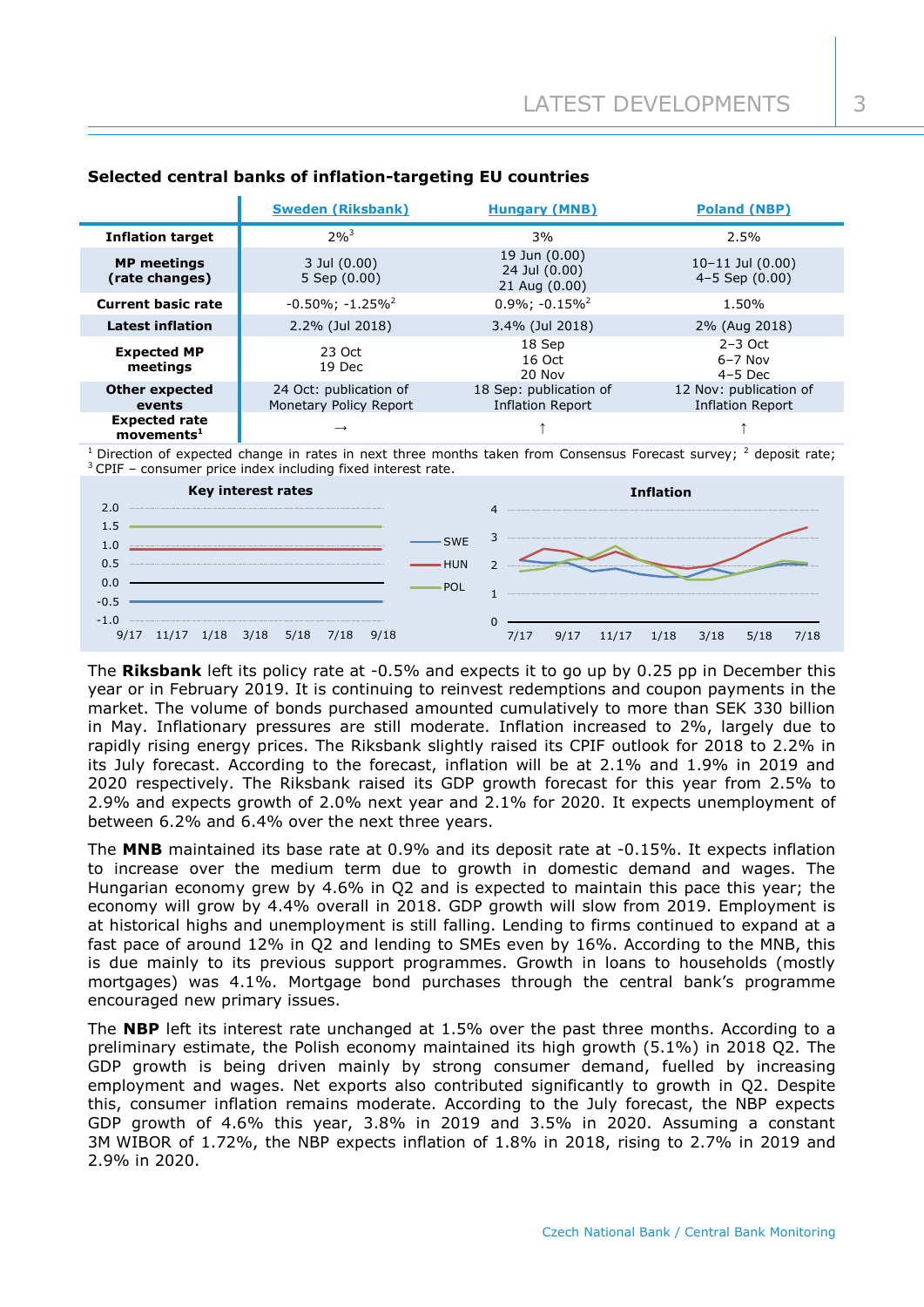|                                                       | <b>Norway (NB)</b>                               | <b>Switzerland (SNB)</b>                          | <b>New Zealand (RBNZ)</b>                                    | <b>Canada (BoC)</b>                              |
|-------------------------------------------------------|--------------------------------------------------|---------------------------------------------------|--------------------------------------------------------------|--------------------------------------------------|
| <b>Inflation target</b>                               | $2%^{5}$                                         | $0 - 2%$                                          | 2%                                                           | 2%                                               |
| <b>MP</b> meetings<br>(rate changes)                  | $21$ Jun $(0.00)$<br>16 Aug (0.00)               | 21 Jun (0.00)                                     | 28 Jun (0.00)<br>9 Aug (0.00)                                | 11 Jul $(+0.25)$<br>5 Sep (0.00)                 |
| <b>Current basic</b><br>rate                          | $0.50\%$<br>$-0.50$ reserve rate <sup>1</sup>    | from $-1.25%$ to<br>$-0.25\%^{2}$ ; $-0.75\%^{3}$ | 1.75%                                                        | 1.50%                                            |
| <b>Latest inflation</b>                               | $0.7\%$ (Jul 2018)                               | 1.2% (Aug 2018)                                   | 1.5% (2018 Q2)                                               | 3.0% (Jul 2018)                                  |
| <b>Expected MP</b><br>meetings                        | 20 Sep<br>25 Oct<br>13 Dec                       | 20 Sep                                            | 27 Sep<br>8 Nov                                              | 24 Oct<br>5 Dec                                  |
| <b>Other expected</b><br>events                       | 20 Sep: publication of<br>Monetary Policy Report | 26 Sep: publication of<br>Quarterly Bulletin      | 8 Nov: publication of<br><b>Monetary Policy</b><br>Statement | 24 Oct: publication of<br>Monetary Policy Report |
| <b>Expected rate</b><br>$move$ movements <sup>4</sup> |                                                  | $\rightarrow$                                     | $\rightarrow$                                                |                                                  |

## **Other selected inflation-targeting countries**

<sup>1</sup> Only on reserves exceeding quota; <sup>2</sup> chart displays centre of band; <sup>3</sup> negative deposit rate on banks' account balances held at SNB, graded according to balance amounts; <sup>4</sup> direction of expected change in rates in next three months taken from Consensus Forecasts or, in the case of New Zealand, from RBNZ survey; <sup>5</sup> inflation target lowered from 2.5%.



The **NB** left its interest rate at 0.50% and expects it to increase gradually to 2% at the end of 2021. The NB is signalling that the earliest rate hike can be expected at the September meeting. The Norwegian economy will expand by 2% and the non-oil mainland economy by 2.6% in 2018. The positive output gap is forecasted to widen until the start of 2020, before gradually narrowing. Inflation is projected to approach the 2% target from below. Registered unemployment was at 2.4%, while unemployment according to the Labour Force Survey is at 3.9%. House prices are rising at a rate of 2.5% again after a previous fall. Growth in credit to households is stable at 6% and growth in loans to non-financial corporations slowed to 6% too.

The **SNB** is maintaining the target range for its monetary policy rate (3M LIBOR) in negative territory (at between -1.25% and -0.25%). The rate on banks' account balances with the SNB also remains at -0.75%. The SNB continues to reserve the right to intervene in the foreign exchange market as necessary. It anticipates GDP growth of around 2% and a further fall in unemployment for 2018. The bank raised its inflation forecast for 2018 from 0.6% to 0.9%. It still expects inflation of 0.9% in 2019 but predicts a further rise to 1.6% in 2020 (down, however, from the previously expected 1.9%).

The **RBNZ** left its official rate at 1.75% and expects to maintain it at this level longer than it projected in May (until 2020). Inflation was 1.5% in 2018 Q2 and will rise towards the 2% inflation target only gradually, reaching it in late 2020. Employment is near its peak, close to its maximum sustainable level. Economic growth was 2.7% in 2018 Q1. According to the RBNZ forecast, the economy will expand at a rate of 3% this year.

The **BoC** raised its key rate by a further 0.25 pp to 1.50% in July to support a return of inflation to the inflation target, as the economy is operating close to its capacity and inflation is above the target. It expects inflation to return to the target early next year. Core measures of inflation are at levels of around 2%. The Canadian economy grew by 2.9% in Q2, as the BoC had forecast. GDP growth is expected to slow in Q3 due to fluctuations in energy production and slower export growth.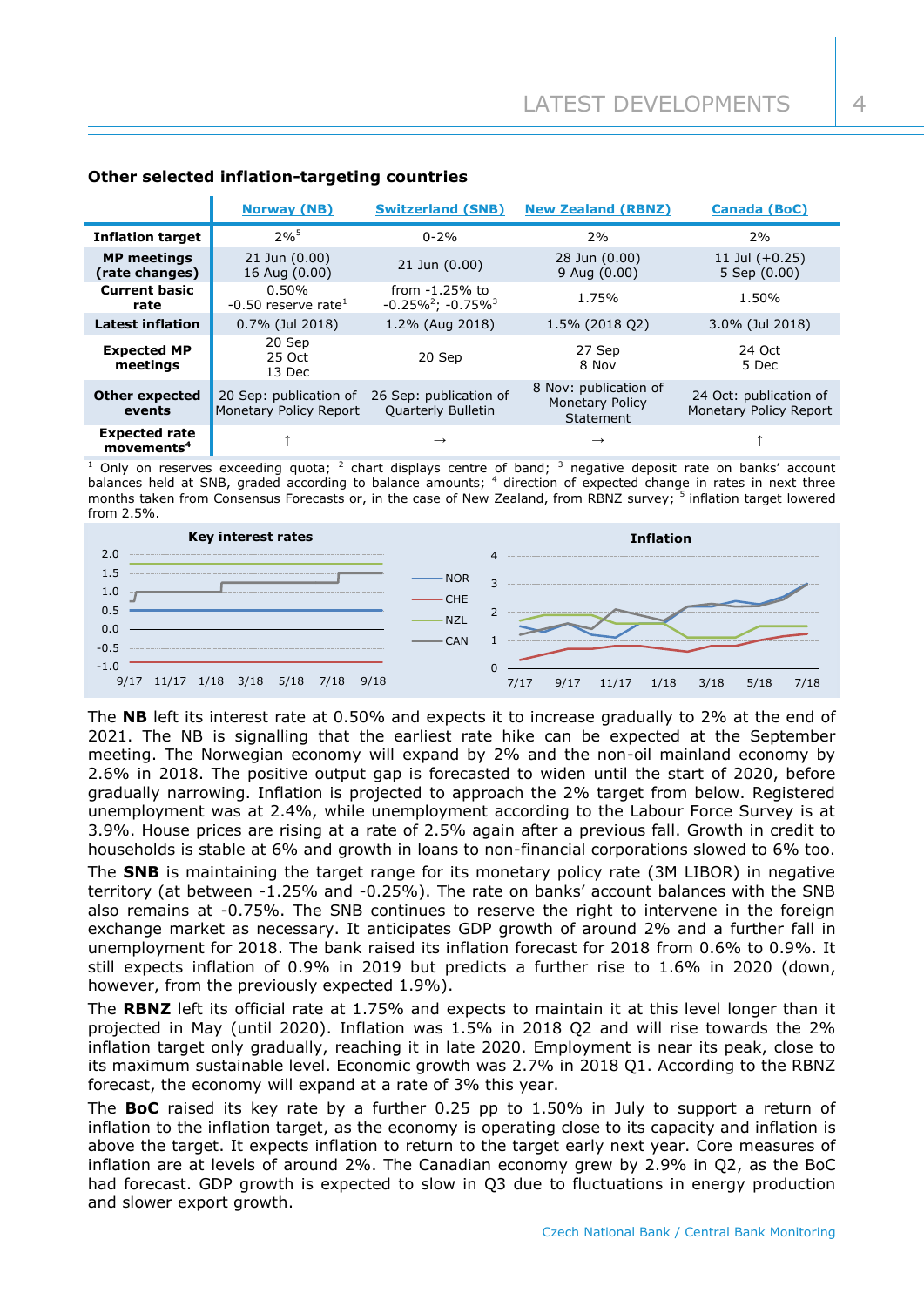## **2. NEWS OVER THE LAST THREE MONTHS**

## **[This year's Jackson Hole conference deals with changing mar](https://www.kansascityfed.org/publications/research/escp/symposiums/escp-2018)ket structures and their implications for [monetary policy](https://www.kansascityfed.org/publications/research/escp/symposiums/escp-2018)**

The main topic of this year's symposium of central bankers and academics in Wyoming was changing market structures and their implications for monetary policy. The issues discussed included the impact of rising online sales on pricing and the consequences for monetary policy transmission and the effect of digitisation and new technology on central banks in general. Also on the agenda was a presentation on the potential negative impacts of increasing market concentration on competition and productivity growth.

The conference was opened by Fed Chairman Jerome Powell with a speech on monetary policy in a changing economy. In his speech, he confirmed the current course of monetary policy normalisation through gradual interest rate hikes, which he says are necessary to maintain sound growth of the US economy. He did not comment explicitly on the statements made by Donald Trump, who, despite the neutrality that US presidents have traditionally maintained towards the Fed, has criticised the rate increases as a factor slowing economic growth. Powell's speech can thus be seen as a demonstration of the central bank's independence.

Speeches were also given by representatives of the academic community and by current and former central bankers, including BIS head and former Bank of Mexico governor Agustín Carstens, Bank of Canada Governor Stephen S. Poloz and former Indian central bank governor and University of Chicago professor Raghuram Rajan. By contrast, ECB President Mario Draghi did not attend this year's conference.

## **[ECB publishes methodology for calculating overnight](http://www.ecb.europa.eu/press/pr/date/2018/html/ecb.pr180628.en.html) ESTER reference rate**

The ECB's Governing Council published the final [methodology](http://www.ecb.europa.eu/paym/initiatives/interest_rate_benchmarks/shared/pdf/ecb.ESTER_methodology_and_policies.en.pdf) for calculating a new unsecured overnight interest rate called the Euro Short-Term Rate (ESTER), which will start to be published by October 2019 and will serve as a backstop reference rate. It also decided that until the ESTER series is available, the ECB will publish [pre-ESTER](http://www.ecb.europa.eu/paym/initiatives/interest_rate_benchmarks/shared/pdf/ecb.Pre-ESTER.en.pdf) data series calculated using the ESTER methodology and covering the period from March 2017. See the [ECB website](http://www.ecb.europa.eu/paym/initiatives/interest_rate_benchmarks/euro_short-term_rate/html/index.en.html) and the [June 2018](http://www.cnb.cz/miranda2/export/sites/www.cnb.cz/en/monetary_policy/monitoring/download/1802_cbm.pdf) and [December 2017](http://www.cnb.cz/miranda2/export/sites/www.cnb.cz/en/monetary_policy/monitoring/download/1704_cbm.pdf) issues of CBM for more on the ESTER rate.

#### **Bulgaria declares interest in euro area entry**

In June, the Bulgarian authorities declared the country's interest in applying to enter ERM II and simultaneously join the banking union by July 2019. Bulgaria also undertook to take further reform steps. The subsequent [statement](http://www.consilium.europa.eu/cs/press/press-releases/2018/07/12/statement-on-bulgaria-s-path-towards-erm-ii-participation/) issued by the euro area member countries, Denmark and the ECB welcomed the application and declared that in the future the approach used for Bulgaria will also be applied to other countries wishing to join the euro area, in line with the principle of equal treatment. Their entry into ERM II will thus be conditional on simultaneously joining the banking union and meeting other requirements and conditions.

## **Turkish central bank keeps on fighting**

The Turkish central bank (CBRT) is trying to fight the depreciation of the lira and growing inflation, although so far not by raising rates, despite market expectations (at its meeting on 24 July it left rates at their current levels). On 5 August, the CBRT lowered the bank reserve [requirements](http://www.tcmb.gov.tr/wps/wcm/connect/EN/TCMB+EN/Main+Menu/Announcements/Press+Releases/2018/ANO2018-30) with the declared goal of supporting the smooth operation of the financial market. With this revision, it increased bank liquidity by more than USD 2 billion. A week later (on 13 August), it [announced](http://www.tcmb.gov.tr/wps/wcm/connect/EN/TCMB+EN/Main+Menu/Announcements/Press+Releases/2018/ANO2018-31) that it would provide "all the liquidity the banks need", introduced further measures to support financial stability and lowered the reserve requirements further. On 20 August it also signed a [swap agreement with Qatar](http://www.tcmb.gov.tr/wps/wcm/connect/EN/TCMB+EN/Main+Menu/Announcements/Press+Releases/2018/ANO2018-33) with a limit of USD 3 billion, and on 29 August it [doubled the limits](http://www.tcmb.gov.tr/wps/wcm/connect/EN/TCMB+EN/Main+Menu/Announcements/Press+Releases/2018/ANO2018-34) for overnight interbank transactions.

Despite all these efforts by the CBRT, the situation of the Turkish currency is very unfavourable due the highly indebted domestic economy and the strong pressure emerging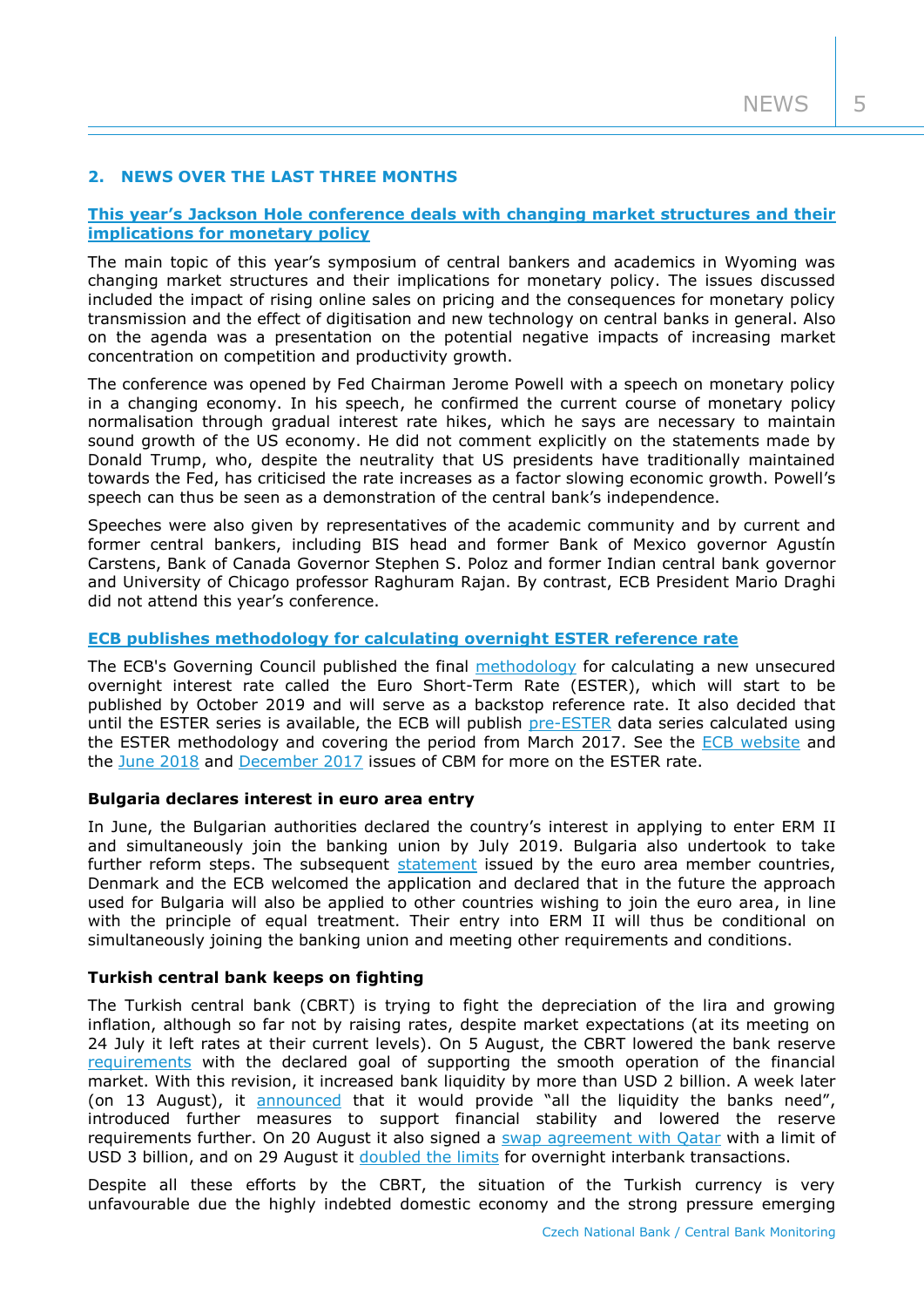economies' currencies are currently under. This pressure is partly related to the threat of trade wars with the USA. Turkey has become a target of sanctions and increased tariffs from US President Donald Trump. In addition, the CBRT's independence is being put at risk by President Erdogan, who opposes raising interest rates. Shortly after his re-election on 25 June, the president issued several decrees giving him the right to select and appoint the governor and other members of the CBRT's Monetary Policy Committee regardless of their experience; moreover, he has installed a member of his family as minister of finance and is making no secret of his efforts to influence the entire Turkish economy.

On 3 September, following the publication of the latest annual inflation figure (17.9% at the end of August), the bank issued a [statement](http://www.tcmb.gov.tr/wps/wcm/connect/EN/TCMB+EN/Main+Menu/Announcements/Press+Releases/2018/ANO2018-37) that it would adjust its monetary stance at the September policy meeting due to significant risks to financial stability. At that meeting (held on 13 September), it sharply raised its [one-week repo rate](http://www.tcmb.gov.tr/wps/wcm/connect/en/tcmb+en/main+menu/announcements/press+releases/2018/ano2018-38) by 6.25 pp to 24%.

#### **BoE governor to stay in office longer than expected due to Brexit**

Bank of England Governor Mark Carney [agreed](https://assets.publishing.service.gov.uk/government/uploads/system/uploads/attachment_data/file/739553/Letter_from_the_Governor_to_the_Chancellor_.pdf?smid=nytcore-ios-share) to stay in post until the end of January 2020, six months longer than originally planned (i.e. until the end of June 2019; see the [December](http://www.cnb.cz/miranda2/export/sites/www.cnb.cz/en/monetary_policy/monitoring/download/1604_cbm.pdf)  [2016 CBM\)](http://www.cnb.cz/miranda2/export/sites/www.cnb.cz/en/monetary_policy/monitoring/download/1604_cbm.pdf). This decision was made to help the UK government through a turbulent period for the economy as it leaves the EU and to facilitate the process of choosing a new governor. The extension of his term was [announced](https://www.gov.uk/government/news/mark-carneys-term-extended-and-sir-jon-cunliffe-re-appointed-at-the-bank-of-england?smid=nytcore-ios-share) by the UK government. Sir Jon Cunliffe, BoE Deputy Governor for Financial Stability, was re-appointed at the same time. His term will last until October 2023.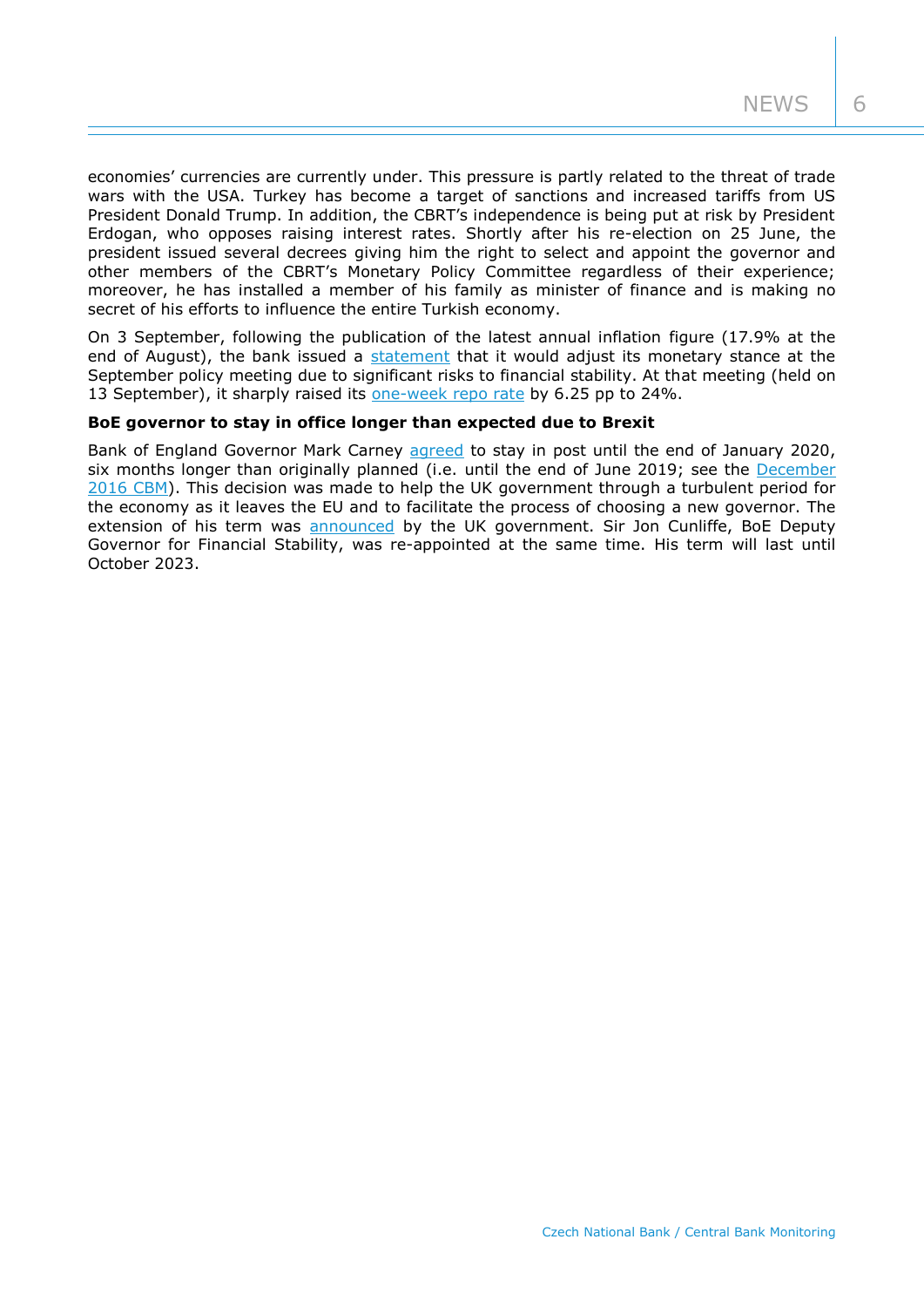## **3. SPOTLIGHT: COMMUNICATION OF MONETARY POLICY DECISIONS AND DISSENTING OPINIONS AT CENTRAL BANKS**

*Open communication by central banks helps economic agents to understand monetary policy and is an essential condition for central bank transparency and credibility. One of the most important components of the communication mix in this area is the announcement of the monetary policy decision made at the meeting that has just ended. However, central banks do not merely announce the decision, they clarify the reasons underlying it and provide details of the decision-making process, often including information on dissenting opinions held by monetary policy committee members. In this issue,* Spotlight *focuses on these components of the communication mix of the central banks we monitor. It follows up on earlier* Spotlight *articles discussing monetary policy reports (September 2015) and the internet presence of central banks (March 2017).*

The central banks<sup>1</sup> we monitor all inform the public about their monetary policy decisions in roughly the same way. A statement containing the decision on monetary policy interest rates is published shortly after the monetary policy meeting has ended. The statement is then introduced and its content elaborated at a press conference. Details regarding the forecast and a summary of domestic and foreign economic and financial developments are given in a monetary policy report<sup>2</sup> usually published every quarter, mostly together with every second monetary policy meeting. Several days or weeks after the meeting, minutes of the meeting are published, providing information on the course of the meeting and the discussion among those present. Some banks also publish a detailed transcript several years after the meeting has taken place. However, the banks differ in when they publish those communications and how much information they provide.



#### **Figure 1: Communication of monetary policy decisions at the central banks we monitor**

\* The Riksbank publishes attributed minutes of the meeting, which are close to a transcript.

-

 $1$  Central Bank Monitoring monitors the key central banks of the Euro-Atlantic area (the ECB, the Federal Reserve and the Bank of England) and selected central banks of inflation-targeting countries: Sweden (Riksbank), Hungary (MNB), Poland (NBP), Norway (Norges Bank), Switzerland (SNB), New Zealand (RBNZ) and Canada (BoC).

<sup>&</sup>lt;sup>2</sup> The title of the report differs from bank to bank. Most of them call it the Monetary Policy Report/Statement, some use the name Inflation Report and others use different titles for historical reasons (such as Quarterly Report). For details see the [September 2015 CBM.](https://www.cnb.cz/miranda2/export/sites/www.cnb.cz/en/monetary_policy/monitoring/download/1503_cbm.pdf)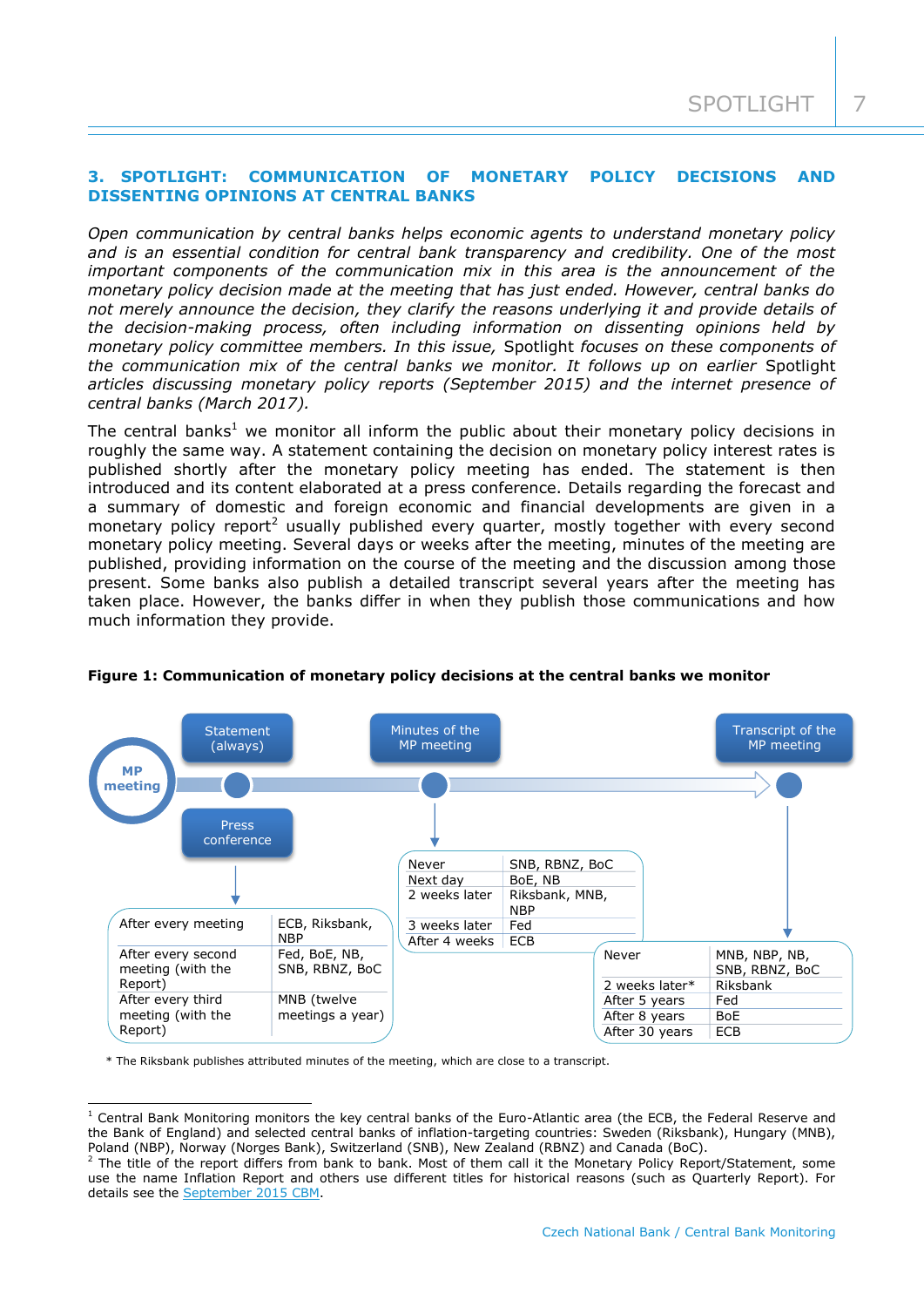### **Statement**

The primary output from a monetary policy meeting is a statement, published by most banks of the form of a press release.<sup>3</sup> It provides a summary of the conclusions of the meeting and usually contains, in addition to the monetary policy decision, the most important arguments underlying the bank's decision. The statement is usually published shortly after the end of the monetary policy meeting; only in a few cases is it published the next day.

For all the central banks we monitor, the publication of the statement is accompanied by a press conference at which the bank's top representatives introduce the statement and answer journalists' questions. The press conference is held either after each monetary policy meeting or only after those meetings at which a new forecast is published together with an accompanying report, i.e. four times a year in most cases (see Figure 1 and Table 1).

The statement represents the central bank's official position and contains the monetary policy decision approved by a majority vote. However, there is of course a discussion among the members present at the meeting, and their individual expert opinions may differ from the final majority decision. Some central banks provide information in the statement about the existence of such different views, but the amount of information about dissenting opinions varies: some banks publish an anonymous voting ratio,<sup>5</sup> while others give the names of the members who voted differently and their preferred variants of the decision.<sup>6</sup> Sweden's Riksbank goes furthest in showing its cards, disclosing information on reservations expressed about the final majority view presented by name and including the reasons and preferred variants of the decision (the Riksbank's practice is discussed in more detail in Box 1).

The publication of dissenting opinions is not a matter of course and its appropriateness has been debated in the literature for some time now. The main issue is whether and how information about differing views within the monetary policy committee influences the effectiveness of central bank communication. Research shows that information about dissenting opinions does not reduce the transparency and clarity of a central bank's communication in the eyes of the public.<sup>7</sup> On the contrary, it indicates that such information makes it easier for external observers to predict the future monetary policy stance.<sup>8</sup>

#### **Minutes of the meeting**

-

The minutes of the monetary policy meeting offer a deeper insight into decisions on the monetary policy stance. For external observers, they are a valuable source of information about the standpoints and opinions of the individual members of the monetary policy committee and the arguments relevant to the central bank in fulfilling its monetary policy strategy. Most of the banks we monitor currently publish minutes of their meetings, usually a few weeks after the monetary policy meeting has taken place (see Figure 1 and Table 1).

 $3$  The Norges Bank issues a separate press release in which it provides the media with a short summary of the official statement (the Executive Board's Assessment).

<sup>&</sup>lt;sup>4</sup> The Riksbank, the Bank of England and the Norges Bank publish the statement the next day. However, they simultaneously publish a larger number of underlying and accompanying documents, including the Monetary Policy Report and (with the exception of the Riksbank) the minutes of the monetary policy meeting.

<sup>&</sup>lt;sup>5</sup> In most of the banks we monitor, decisions are taken by a vote. Only the RBNZ, which has no official monetary policy committee, does not use voting; however, a review of RBNZ monetary policy currently under way (see the March [CBM\)](https://www.cnb.cz/miranda2/export/sites/www.cnb.cz/en/monetary_policy/monitoring/download/1801_cbm.pdf) is likely to lead to the setting up of a monetary policy committee that will disclose its votes and the minutes of its meetings. The ECB does not disclose the votes cast by the governors.

 $6$  Some banks (BoE, Riksbank, MNB and NBP) publish the results of the vote in a separate file on their website. The file usually covers several years of voting and discloses the interest rate each member voted for by name.

<sup>&</sup>lt;sup>7</sup> Jansen D. J., Moessner R. (2016): Communicating dissent on monetary policy: Evidence from central bank minutes. *De Nederlandsche Bank Working Paper*, No. 512/2016.

<sup>8</sup> Apel M., Grimaldi M. B. (2012): The information content of central bank minutes. *Sveriges Riksbank Working Paper*, No. 261. Riboni A., Ruge-Murcia F. (2014): Dissent in monetary policy decisions. *Journal of Monetary Economics*, 66: 137–154.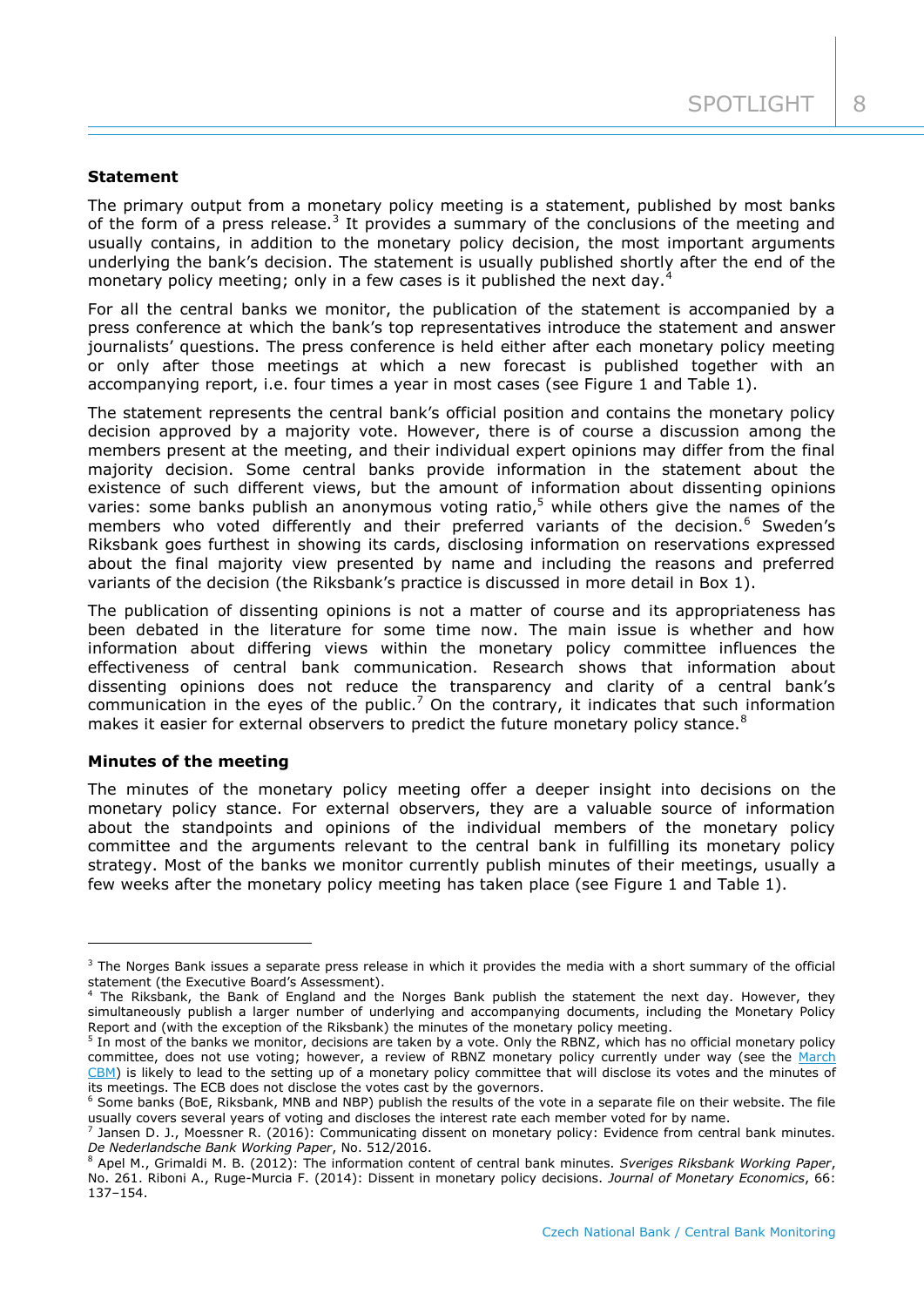The minutes of the meeting are not a verbatim transcript, but an edited, relatively brief text, usually just a few pages long. In the case of some banks, they provide information about dissenting opinions voiced in the discussion, but they almost always remain anonymous (for example "some members expressed the belief that..."). Only the Riksbank puts a name to each opinion and publishes very transparent ("attributed") minutes specifying all the active participants of the meeting and their contributions to the discussion (see Box 1).

The issue of disclosing the names of monetary policy committee members who hold opinions differing from the majority decision is another area discussed in the literature. This debate does not concern publication of the discussion per se – research shows that although such publication (logically) makes the minutes longer, it does not make them less understandable or clear.<sup>9</sup> The main question is whether to disclose specific names. Here, the literature arrives at no clear-cut conclusion and offers arguments both for and against.

One argument for publishing attributed opinions is that it puts an emphasis on accountability of the individual monetary policy committee members and thus encourages them to prepare more thoroughly for the meeting.<sup>10</sup> The arguments against publishing attributed opinions include that it emphasises the individual view at the expense of other relevant economic arguments and could therefore confuse the public.<sup>11</sup> It could also constrain the discussion, as greater accountability for opinions could lead members to formalise their contributions to the meeting and lock themselves into pre-defined positions and merely repeat them at the meeting, making it harder to reach a consensus. In addition, the authentic debate could be brought forward to consultative pre-meetings before the actual meeting.<sup>12</sup>

#### **Box 1: Increasing transparency at the Swedish Riksbank**

A process of enhancing transparency has been going on at the Riksbank since 1999, when the bank's independence was incorporated into law and an internal committee of six members (the Executive Board) was established to set monetary policy interest rates. At the first Executive Board meeting in January 1999, it was decided to publish the minutes of monetary policy meetings with a delay of several weeks. The minutes contained an anonymous summary of the members' discussion, and from the outset also recorded attributed reservations.<sup>13</sup> The statement following the meeting remained consensual and made no mention of dissenting views.

In May 2007, the Executive Board decided that attributed minutes would be published with effect from June 2007, stating that this would make it easier to forecast how monetary policy would be conducted and to examine the motives behind the monetary policy decisions. In April 2009, the Riksbank decided that attributed reservations would be published in the statement itself. In February 2018, it decided that the minutes would be published 10 days after the meeting, compared with 14 days previously, and that the contributions of Executive Board members would be reproduced in direct speech. (The Riksbank's declared reasons for bringing forward the publication date included changes in the bank's internal processes since 1999 and the fact that Executive Board members submit their deliberations in writing to the authors of the minutes, so publishing the minutes earlier would not cause major complications.)

-

<sup>&</sup>lt;sup>9</sup> See Jansen and Moessner (2016).

<sup>&</sup>lt;sup>10</sup> Weber A. (2010): Communication, decision making, and the optimal degree of transparency of monetary policy committees. *International Journal of Central Banking*, 6(3): 1–49. Gersbach H., Hahn V. (2008): Information acquisition and transparency in committees. *Centre for Economic Policy Research Discussion Papers*, No. 6677.

<sup>11</sup> Issing O (2005): Communication, transparency, accountability: Monetary policy in the twenty-first century. *Federal Reserve Bank of St. Louis Review*, 87(2, Part 1): 65–83.

 $12$  Swank O. H., Visser B. (2008): Is transparency to no avail? Committee decision-making, pre-meetings, and credible deals. *European University Institute Economics Working Papers, ECO2008/18*. Meade E. E., Stasavage D. (2008): Publicity of debate and the incentive to dissent: Evidence from the US Federal Reserve. *The Economic Journal*, 118: 695–717.

 $13$  Members can express reservations about the majority decision on rates and/or the forecast for the future path of rates, which the Riksbank has been publishing since 2007. Expressing a reservation therefore does not mean that the member always votes differently on interest rates than the rest. For example, ten of the 23 reservations made between January 2007 and October 2009 pertained solely to the future interest rate path (see Ekici B. (2009): Executive Board voting – a summary of the first eleven years. *Sveriges Riksbank Economic Commentaries*, No. 15/2009).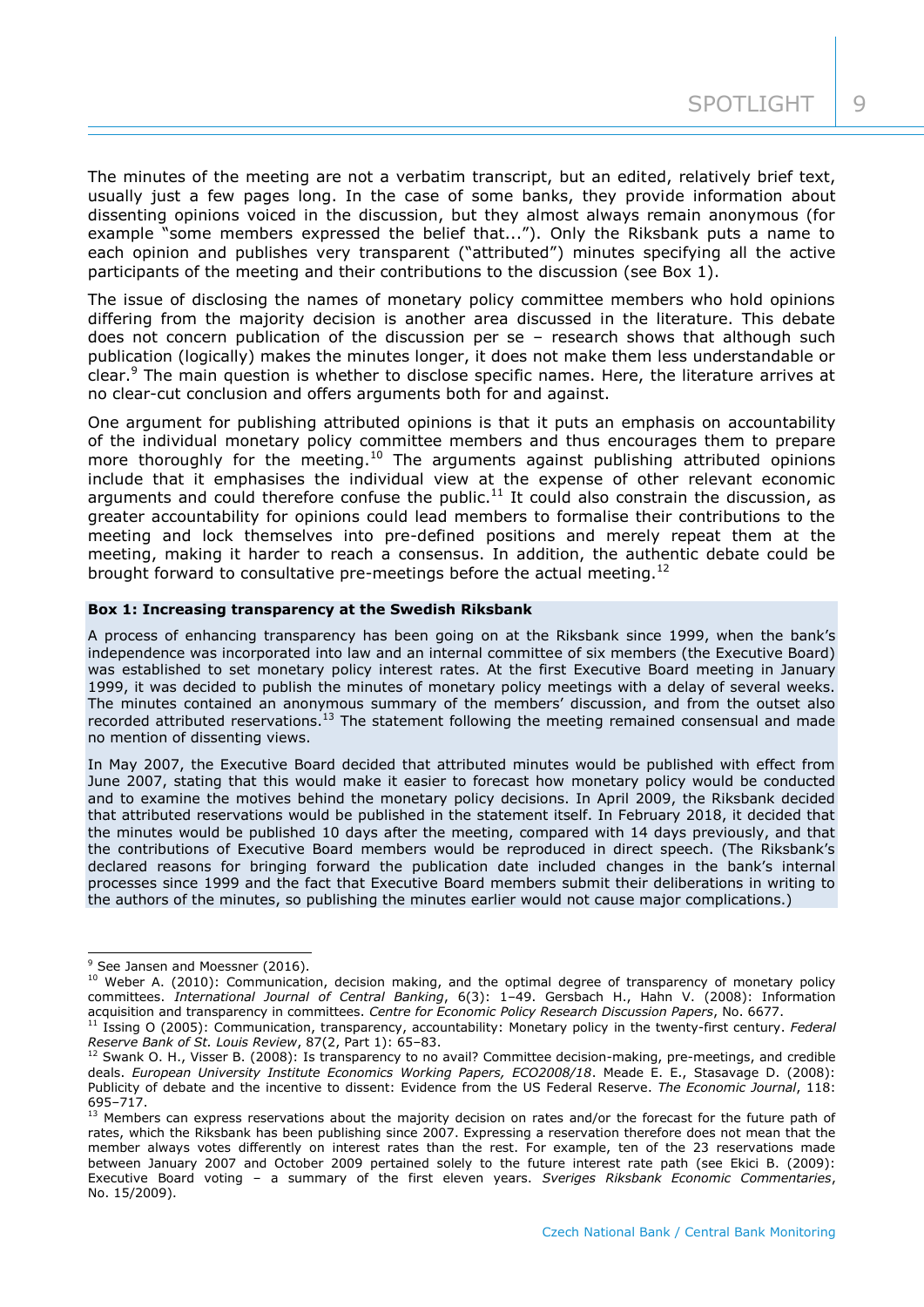Riksbank Vice-Governor Lars Svensson  $(2009)^{14}$  described his experience with working on the Executive Board after attributed minutes started to be published. He has a favourable view of the effect of attributed minutes on monetary policy decision-making. In his opinion, they induced more preparation and consistency by each board member and discouraged "social loafing", improved the individual accountability of members and provided a better insight into their views, thereby increasing the predictability of their future opinions. According to Svensson, attributed minutes additionally reduced the risk of group think and revealed to external observers which members had developed group-think. Svensson noticed an increase in spontaneous discussion and a more relaxed atmosphere. According to what the bank's experts told him, the discussion actually became better and more thorough. It should be added, however, that at the Riksbank the monetary policy meeting at which attributed minutes are made is the culmination and summary of a long series of meetings at which monetary policy is discussed and the Board members' minds are gradually made up or changed. Moreover, Svensson stresses the importance of the fact that the attributed minutes are edited, so the members have the opportunity, in several steps, to clarify their statements and eliminate redundancy and repetition.

The views and experiences of former and current members of the Riksbank's Executive Board regarding attributed minutes were also the subject of a survey over the period of  $2009-2013$ .<sup>15</sup> The respondents were asked to what extent they agreed with the following statements on the impact of attributed minutes on the nature of the discussion at monetary policy meetings:

- (i) The discussion at meetings is poorer and less spontaneous.
- (ii) The discussion at meetings is better.
- (iii) The members invest more effort in their preparation for the meetings.
- (iv) There is more public focus on individual opinions.

As regards the responses of the Riksbank board members, the statement that attributed minutes lead to a poorer discussion was the least supported, while the statement that they improve the discussion gained the most support. Also, the Riksbank board members who had attended meetings at which attributed minutes were made had a more favourable view of them: none of them agreed with the claim that they made the discussion poorer, while many of them felt they led to members preparing more thoroughly for monetary policy meetings. The responses of Norges Bank representatives were more sceptical. For example, less than half of them thought that attributed minutes fostered better discussions at monetary policy meetings (compared to a clear majority in the Riksbank case). The representatives of Norges Bank also stressed, more often than those of the Riksbank, that attributed minutes lead to much more focus on members' individual opinions and more frequently felt that they could make central bank communication less clear. The question is to what extent the results were affected by the Riksbank's previous decision to publish attributed minutes and possible efforts to defend that decision (a phenomenon known as status quo bias) or by a natural lack of trust in newly introduced measures.

#### **Transcripts**

A few central banks have decided to increase their transparency even further by publishing detailed transcripts of the monetary policy meeting containing the contributions of the individual members by name. These transcripts, too, differ in their degree of editing and therefore length, ranging from verbatim transcripts to edited summaries of the meetings. Although they are not published until years later, the central banks that have ventured to publish them are thereby increasing their transparency and showing they have nothing to hide. They are simultaneously contributing to preserving the economic memory of their country with these historical documents.

<sup>-</sup><sup>14</sup> Svensson L. E. O. (2009): Transparency under flexible inflation targeting: Experiences and challenges. *Sveriges Riksbank Economic Review*, 2009:1. Until he left the Riksbank in 2013, Lars Svensson was one of the most frequently dissenting members of the Board, supporting easier monetary policy including negative interest rates.

<sup>&</sup>lt;sup>15</sup> Questions regarding attributed minutes were asked in a survey of former and current members of the Executive Board of the Riksbank and the Executive Board of Norges Bank as a comparable inflation-targeting Scandinavian central bank. The survey was conducted in 2009 (Riksbank), 2011 (Norges Bank) and 2013 (follow-up questions at both banks). The results of the summary survey are available in Apel M., Claussen C. A., Lennartsdotter P., Røisland Ø. (2015): Monetary policy committees: Comparing theory and "inside" information from MPC members. *International Journal of Central Banking*, 11(4): 47–89.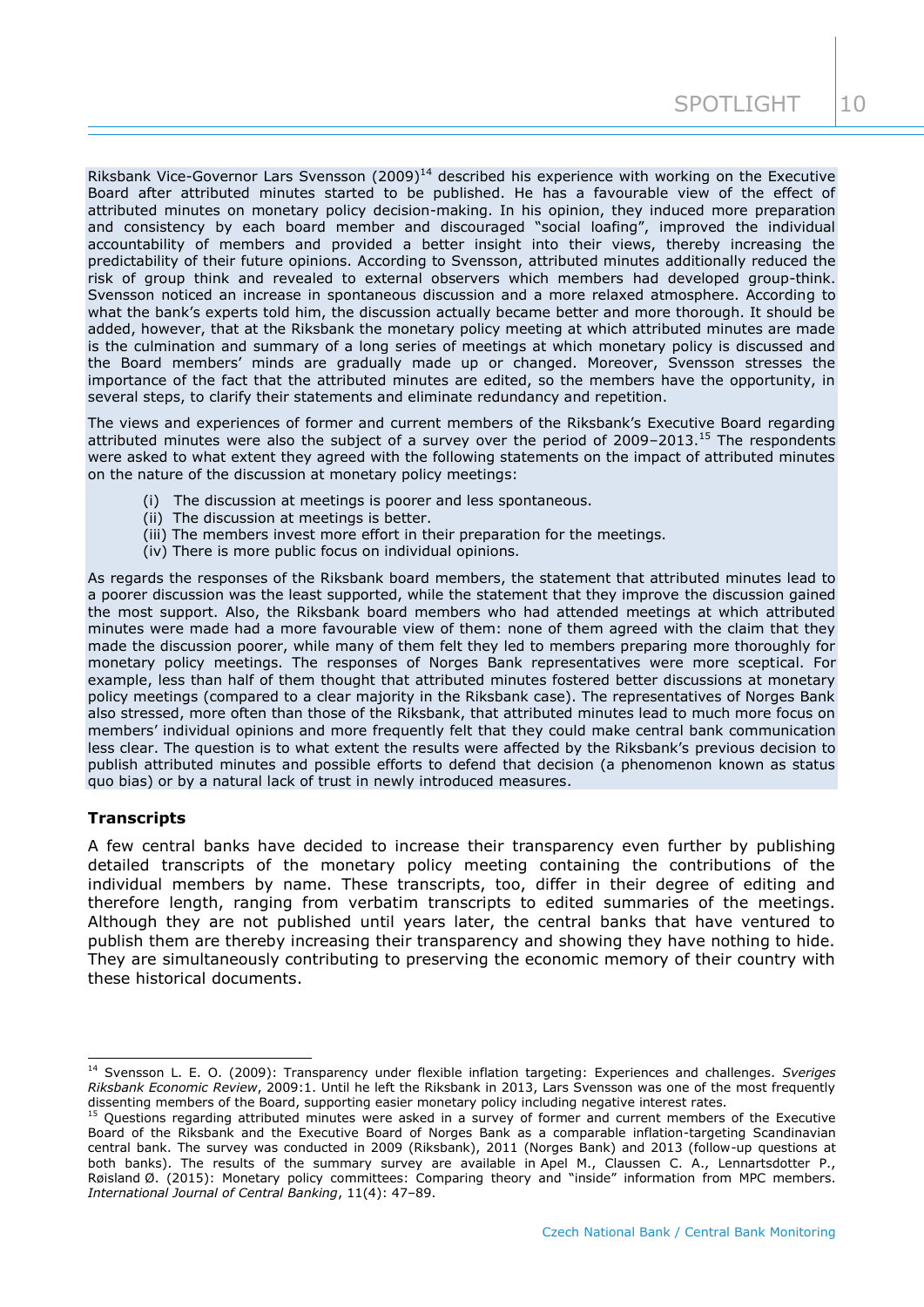### **Conclusion**

The openness and transparency of central banks today has come a long way since the time of Montagu Norman, the pre-war Governor of the Bank of England, whose quote on central bank monetary policy ("Never explain, never excuse") has become legendary. However, it seems that the trend is towards ever more intensive and open communication with the public, with central banks constantly exploring new paths, using modern communication tools and drawing inspiration from successful examples of other central banks and institutions.

|                                           | <b>ECB</b>               | Fed                      | BoE                           | <b>Riksbank</b>                | <b>MNB</b>               | <b>NBP</b>                  | <b>Norges</b><br><b>Bank</b> | <b>SNB</b>                 | <b>RBNZ</b>              | <b>BoC</b>               |
|-------------------------------------------|--------------------------|--------------------------|-------------------------------|--------------------------------|--------------------------|-----------------------------|------------------------------|----------------------------|--------------------------|--------------------------|
| <b>MP</b> committee                       | yes                      | yes                      | yes                           | yes                            | yes                      | yes                         | yes                          | yes                        | $\overline{\phantom{a}}$ | yes                      |
| Members'<br>mandate                       | 8 years                  | 14/5<br>years            | 8/5 years                     | 5/6 years                      | 6 years                  | 6 years                     | 6 years                      | 6 years                    | 5 years                  | 7 years                  |
| <b>Meetings</b>                           | 8 times<br>a year        | 8 times<br>a year        | 8 times<br>a year             | 6 times<br>a year              | 12<br>times a<br>year    | 11 times<br>a year          | 8 times<br>a year            | 4 times<br>a year          | 7 times<br>a year        | 8 times<br>a year        |
| <b>Reports</b><br>(MPR, IR)               | 4 times<br>a year        | 4 times<br>a year        | 4 times<br>a year             | 6 times<br>a year              | 4 times<br>a year        | 3 times<br>a year           | 4 times<br>a year            | 4 times<br>a year          | 4 times<br>a year        | 4 times<br>a year        |
| <b>Statement</b>                          | instantly                | instantly                | next day                      | next day                       | instantly                | instantly                   | next day                     | instantly                  | instantly                | instantly                |
| <b>Press</b><br>conference                | always                   | Report                   | only with only with<br>Report | always                         | only<br>with<br>Report   | always                      | only with<br>Report          | every<br>second<br>meeting | only with<br>Report      | only with<br>Report      |
| <b>Minutes of</b><br>meeting              | 4 weeks                  | 3 weeks                  | next day                      | 10 days                        | 2 weeks                  | 2 weeks                     | next day <sup>b</sup>        | $\overline{a}$             | $\overline{a}$           |                          |
| <b>Transcripts</b>                        | 30 years                 | 5 years                  | 8 years                       | $10 \text{ days}$ <sup>c</sup> | $\overline{a}$           |                             | ٠                            | $\sim$                     | ٠                        | $\sim$                   |
| <b>Information on dissenting opinions</b> |                          |                          |                               |                                |                          |                             |                              |                            |                          |                          |
| In statement:                             |                          |                          |                               |                                |                          |                             |                              |                            |                          |                          |
| <b>Numbers of</b><br>votes cast           | $\blacksquare$           | yes                      | yes                           | yes                            | $\overline{a}$           |                             | yes                          | $\overline{a}$             |                          | ÷,                       |
| Votes cast by<br>name <sup>d</sup>        | L.                       | yes                      | $\overline{\phantom{a}}$      | yes                            | $\overline{a}$           |                             | $(yes)^e$                    | $\overline{a}$             | $\overline{a}$           |                          |
| <b>Reservations</b>                       | $\sim$                   | $\blacksquare$           | $\blacksquare$                | yes                            | $\blacksquare$           | $\sim$                      | $\overline{\phantom{a}}$     | $\blacksquare$             | $\blacksquare$           | $\overline{\phantom{a}}$ |
| In minutes:                               |                          |                          |                               |                                |                          |                             |                              |                            |                          |                          |
| <b>Numbers of</b><br>votes cast           | $\blacksquare$           | yes                      | yes                           | yes                            | yes                      | $\overline{\phantom{a}}$    | yes                          | $\overline{\phantom{a}}$   | ÷,                       | $\blacksquare$           |
| Votes cast by<br>name <sup>d</sup>        | $\blacksquare$           | yes                      | yes                           | yes                            | yes                      | only a<br>file <sup>t</sup> | $(yes)^e$                    | $\overline{\phantom{a}}$   | $\overline{\phantom{0}}$ | $\overline{a}$           |
| <b>Reservations</b>                       | $\overline{\phantom{a}}$ | yes                      | $\blacksquare$                | yes                            | $\overline{\phantom{a}}$ | $\overline{\phantom{a}}$    | $\overline{\phantom{a}}$     | $\overline{\phantom{a}}$   | $\overline{\phantom{0}}$ | $\blacksquare$           |
| <b>Attributed</b><br>minutes              |                          | $\overline{\phantom{a}}$ |                               | yes                            | $\overline{\phantom{a}}$ |                             |                              | $\overline{a}$             |                          |                          |

|  |  | Table 1: Communication by selected central banks |  |  |  |  |
|--|--|--------------------------------------------------|--|--|--|--|
|--|--|--------------------------------------------------|--|--|--|--|

Source: central bank websites.

Notes:

<sup>a</sup> The RBNZ is currently undergoing a review under which a monetary policy committee is likely to be established – see footnote 5.

<sup>b</sup> In Norges Bank, the minutes of the monetary policy meeting are a part of the statement of the Executive Board published the day after the meeting. The entire minutes of the Executive Board meeting (also containing issues unrelated to the monetary policy decision) are published two to five months after the meeting.

<sup>c</sup> After ten days, the Riksbank publishes attributed minutes of the meeting, which are close to a transcript.

<sup>d</sup> In the case of publication of the votes cast by name, the preferred alternative proposal is always disclosed.

<sup>e</sup> Norges Bank has only published brief minutes since June 2017. Only a few MP meetings have taken place since then, so far with unanimous outcomes, so we cannot determine how the votes will be presented.

<sup>f</sup> The most recent file containing information on the votes cast at the NBP is dated March 2015.